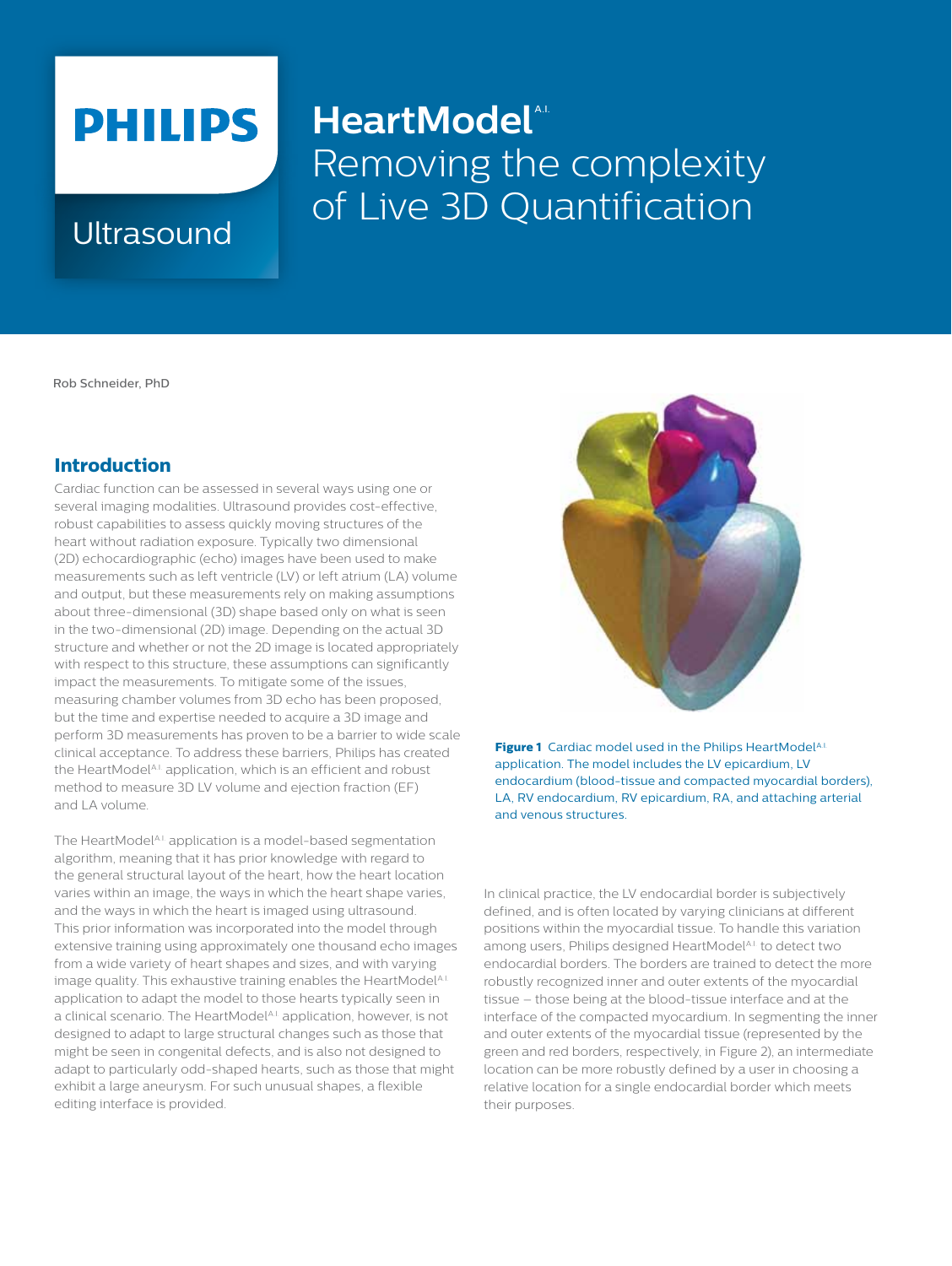#### **Image acquisition**

HeartModel<sup>A.I.</sup> has been trained to find the heart in a 3D volume acquired from the standard apical 4-chamber window, with the LV and LA centered along the volume axis. While HeartModelA.I. will perform effectively in images that slightly deviate from this imaging window, large deviations should be avoided as HeartModelA.I. was not trained under these circumstances. The field-of-view of the 3D volume should be made wide enough and deep enough to include the entire LV and LA chamber, but not too much wider or deeper lest the frame rate be degraded. HeartModel<sup>A.I.</sup> was designed and validated on images where at least 14 of the 17 ASE segments were visible. Images with fewer than 14 segments visible should be avoided for use in the HeartModelA.I. application and for measurement of LV volumes, as the accuracy of the volume would be quite variable with such a large percentage of the chamber wall not visible.



**Figure 2** Dual endocardial border locations at the blood tissue (green) and compacted myocardium (red) interfaces. These borders are segmented automatically by the HeartModel application and used along with user input to generate a single, consistently located endocardial border for volume measurement.



**Figure 3** A 3D volume of the LV and LA acquired from a standard apical 4-chamber window. Notice how the width and depth of the field-of-view do not far exceed the LV and LA, the chambers are centered in the volume, and at least 14 of the 17 ASE segments are visible. This is recommended when using the HeartModelA.I. application to measure the LV and LA.

### **Algorithm**

### Phase detection

The current HeartModelA.I. application is designed to measure volumes at end-diastole (ED) and end-systole (ES), and so the first step in the algorithm is the ED and ES frame detection. Guidelines from the American Society of Echocardiography and the European Association of Cardiovascular Imaging recommend ED be defined as the first frame after mitral valve closure or the frame where the LV is the largest, and ES be defined as the frame after aortic valve closure or the frame where the LV is smallest<sup>1</sup>. Since the HeartModelA.I. application is measuring volumes, it is appropriate that the method looks for the largest and smallest volumes to define ED and ES, respectively, rather than rely on valve state. ED and ES are defined in HeartModelA.I. through a process of estimation and refinement. The ED frame is estimated as the frame corresponding to the R-peak in the ECG waveform. The ES frame is estimated by looking at the motion of the tissue in the region roughly around that of the mitral plane. This motion correlates highly to the cardiac phase. The ES frame is estimated as the frame when the tissue in this region reaches its maximum height along the transducer axis. In a comparison to a full cycle analysis, these ED and ES estimates were within one frame of the actual ED and ES in 99% of all cases studied (N=120). The ED and ES frames are refined by looking at the frames before and after the estimations and choosing the frame with the largest and smallest volume, respectively. The volumes are measured using the HeartModelA.I. border detection algorithm.



**Figure 4** Phase detection summary. ED is estimated as the frame at the R-peak. ES is estimated as the frame where the region around the mitral plane reaches its highest point in the volume. Both estimations are refined by looking at neighboring frames.

#### Border detection

The model-based segmentation algorithm utilized in the HeartModel<sup>A.I.</sup> application can best be described as a sequence of pattern fitting at finer and finer spatial scales, as summarized in Figure 5.

#### **Knowledge-based identification**

- **1. Heart Localization:** at the coarsest scale, the general pattern of the entire heart coinciding with the shape of the model is detected in the image and the model similar to that shown in Figure 1 is then positioned, oriented, and scaled within the volume at the detected location.
- **2. Chamber Alignment:** proceeding to a finer spatial scale, the position, orientation, and scale of each chamber in the model (LV, LA, RV, and RA) is determined and the chambers are then transformed such that each structure better aligns to the locations as seen in the image.

#### **Patient-specific adaptation**

- **3. Regional alignment:** at the finest spatial scale, small localized regions within each structure are detected and the borders of the model moved to best align with the image.
- **4. Regional alignment (blood-pool border):** as the innermost endocardial border, or blood-tissue border, exhibits a wider variation in shape as compared to the other borders, this border is initialized only after Step 3 and allowed more flexibility as compared to the other layers when locally adapting this border to best align with the image.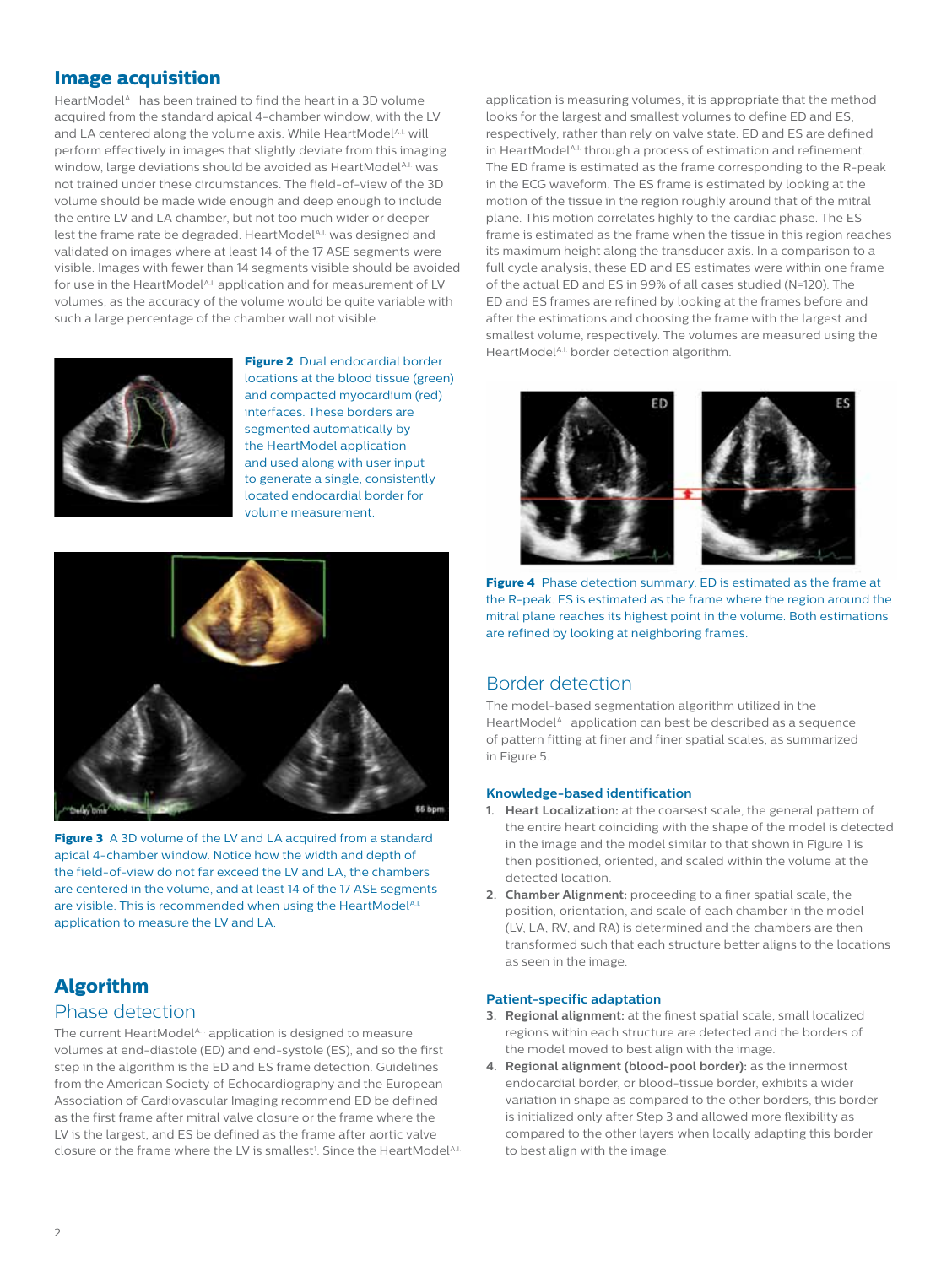It is important to note that throughout the pattern fitting process, while the model is pushed and pulled to align with the image, the integrity of the model is also maintained such that the final adapted model can be considered a compromise between the patterns detected in the image and the prior knowledge imposed by the model.



**Figure 5** A summary of the model-based segmentation algorithm designed for the HeartModelA.I. application. Knowledge-based identification is used to first position and orient a model of the heart in the volume, and patient-specific adaptation is used to transform gradually the model at progressively finer spatial scales to the heart as seen in the image. (Top row: AP4 view derived from 3D volume; Bottom row: AP3 view derived from 3D volume).

#### Validation

The performance of HeartModelA.I. for the purposes of quantifying the LV at ED and ES and for quantifying the LA at left ventricular endsystole was assessed on several hundred images. In the assessments, both the inner and outer LV endocardial borders and the LA border as generated by the fully-automated HeartModel<sup>A.I.</sup> algorithm were compared to manual segmentations performed by several clinical experts. The analyzed images were distributed fairly evenly as far as their geographic origin (Asia, Europe, and North America), heart size, pathology, heart shape, and image quality. The HeartModelA.I. algorithm has also been studied at several centers globally. The results demonstrate the algorithm is very robust and accurate at adapting to a wide variety of heart sizes and shapes in images with widely varying image quality.

### **Tuning and editing**

In the HeartModelA.I. application, two LV endocardial borders are detected by the algorithm, and the onus is on the user to specify where, relative to these two borders, the final single border should be placed. This relative location is controlled in the user-interface via graphical sliders – one for ED and one for ES. The default relative location (i.e., default slider values) can be specified by the user, and may vary due to preference by an institution or user as to where borders should be placed<sup>2</sup>. This ability to tune the HeartModelA.I. application to meet the individual preference of users allows the HeartModelA.I. application to generate pertinent fully-automated or minimally-edited results despite widely varying tracing practices that exist in the clinical community.



Figure 6 Screenshot of the HeartModelA.I. application 6-up display showing the automatically derived AP4 (left), AP3 (center), and AP2 (right) views for the ED (top) and ES (bottom) frames. Users can quickly adjust the location of the borders relative to the internally segmented inner and outer endocardial border using the sliders on the left of the screen.